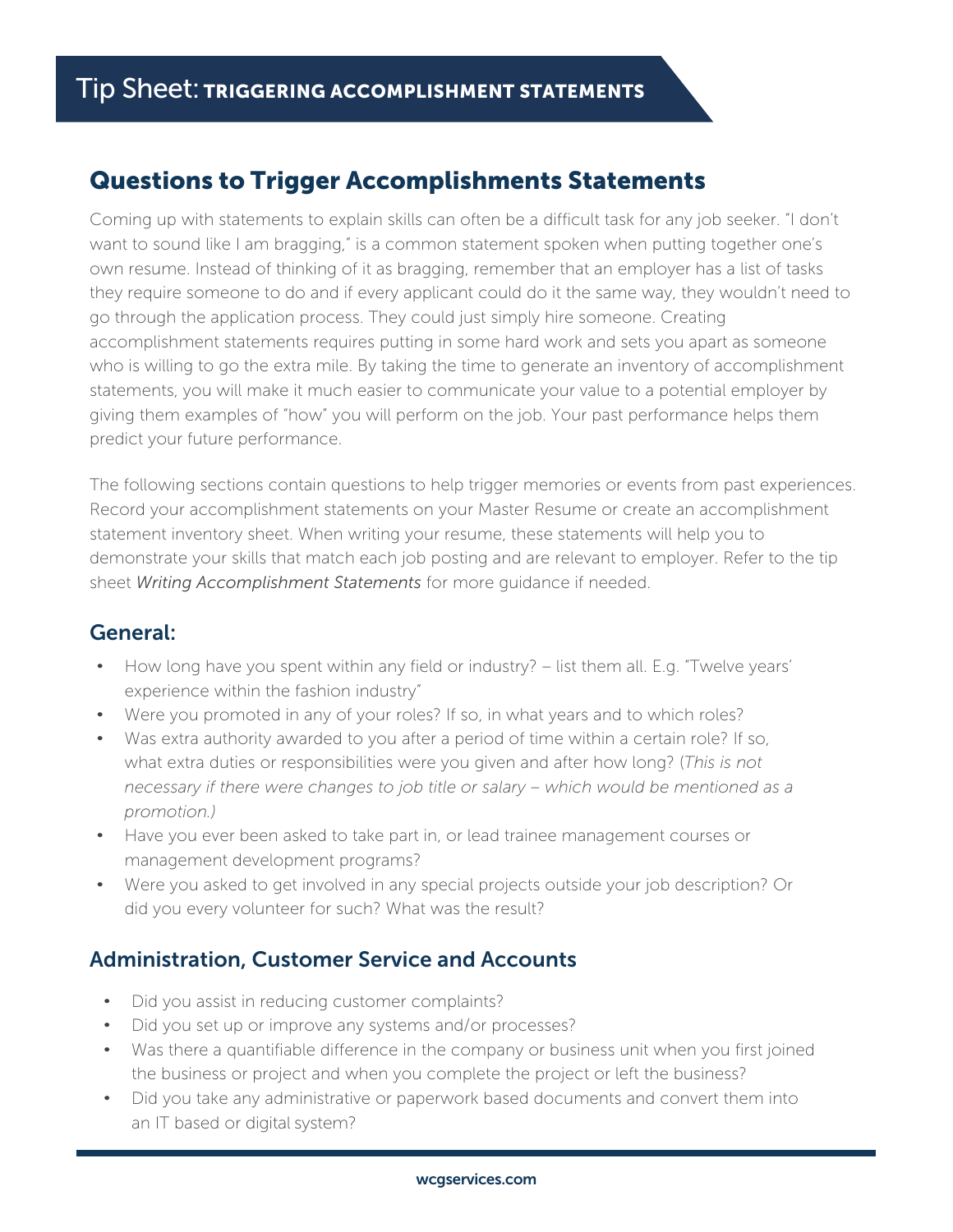## Building, Construction, Electrical, and Plumbing

- Were there major projects you worked on or completed? How much did the project cost? What were the timelines for completion? Did they get completed on time?
- Did you lead projects? How many people did you lead?

## **Computers**

- What systems, software, and hardware experience do you have?
- Have you been responsible for creating, updating, or monitoring social media sites for a company?
- What software have you developed? Mobile apps? Systems software?
- What code have you written?
- What software are you an expert in using or teaching?
- Have you developed any start-ups? If so, what were they and did they achieve your goals and/or success?
- What did you do digitally that positively affected any business you were doing?
- Were you involved in any special computer related projects that were outside of your job description?

## Events or Conference Planning or Logistical Management

- Have you organized any events or conferences? If so, how large were they both people attending and total budget (if possible).
- Where and when was the event(s) held?
- Have you been involved in any major relocation projects?
- Have you had responsibility with regards to any major suppliers? If so, who?

# **Education**

- Did you win any awards for study or attendance?
- Did you have any high grades? If so, what were the subjects and grades?
- Did you receive any scholarships? What were they and what lead you to gain these?
- Did you lead any group projects? What was the project, how many members did you lead and what was the outcome or grade?
- Did you have a workplace practicum or placement? Where and what did you do?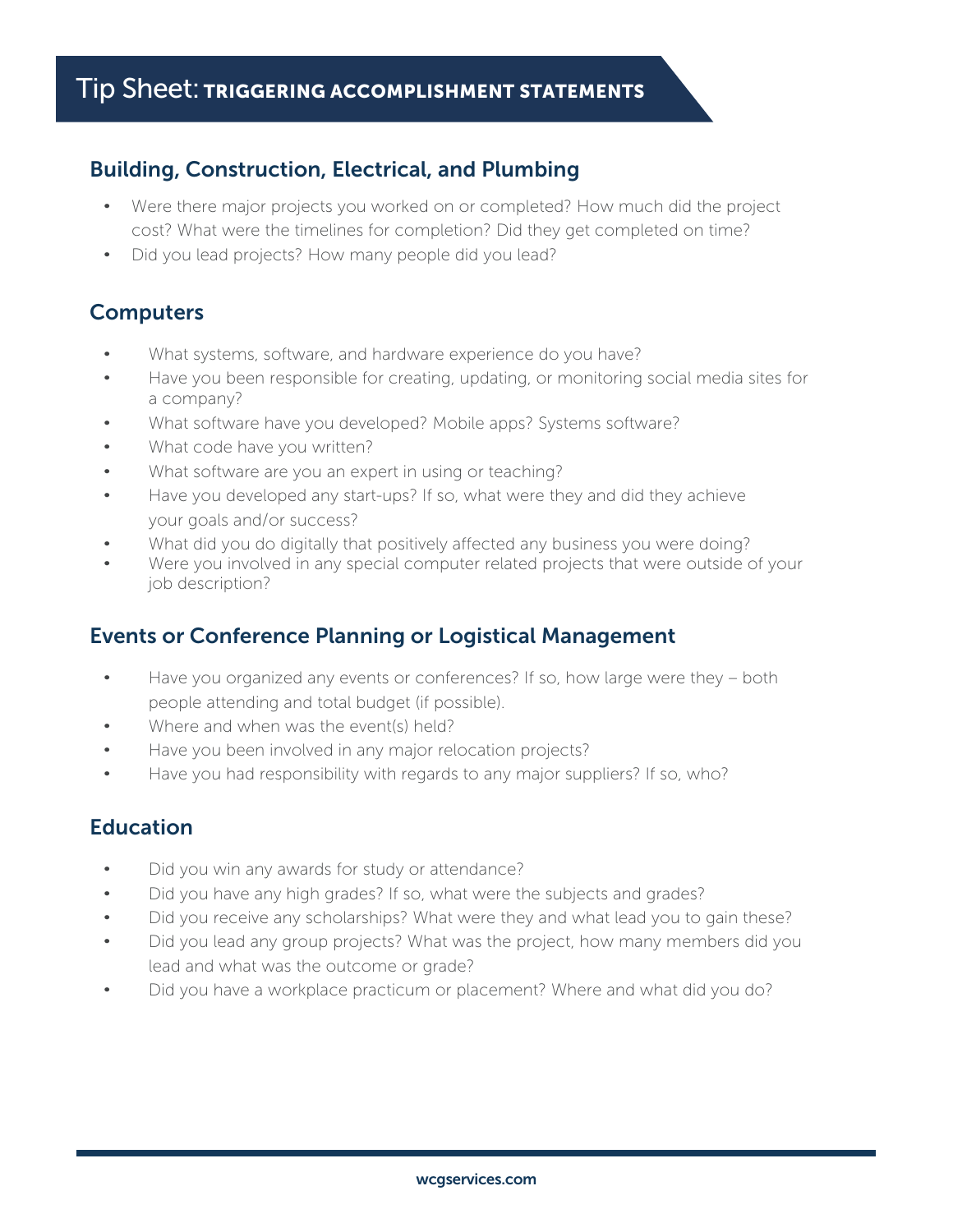## Memberships

- Have you been a representative on any committees (e.g. Health and Safety)? Were there any special responsibilities associated with this?
- Do you belong or did you belong to any national associations or local professional groups?

## **Mechanical**

- Have you had any experience on any kinds of machinery/equipment? What types? How many years?
- What computerized automatic control systems, such as HVAC, are you familiar with?
- Have you ever serviced, maintained, or repaired transportation devices (airplanes, farm equipment, automobile, machine, bikes, etc.)?

## Positive Feedback

- Have you ever received written commendations or letters of praise from clients, customers, or management?
- Can you think of any occasions where you gave excellent customer service? If so, how did you know that customer was satisfied? How did the company benefit?
- Did you receive any awards within your company or industry?

## Published or Presented Work

- Have you had any articles, papers or features published in magazines, journals, or books? If so, what publications and when?
- Have you written any books or blog posts?
- Have you presented any topics at conferences or completed any public speaking? If so, what subjects have you talked about and how large was the audience?

## Responsibility

- Have you ever been responsible for the purchase of any goods or services in some job (e.g. Air gravel, PC acquisition, company equipment, etc.)?
- Have you ever had any budget responsibility? If so, to what level/amount?
- Have you ever been responsible for any staff supervision? If so, in what capacity and how many staff were you responsible for?
- Were you responsible for any official or unofficial training? If so, what type, for whom, and how many people have you trained?
- Were you responsible for any official or unofficial coaching or mentoring of staff?